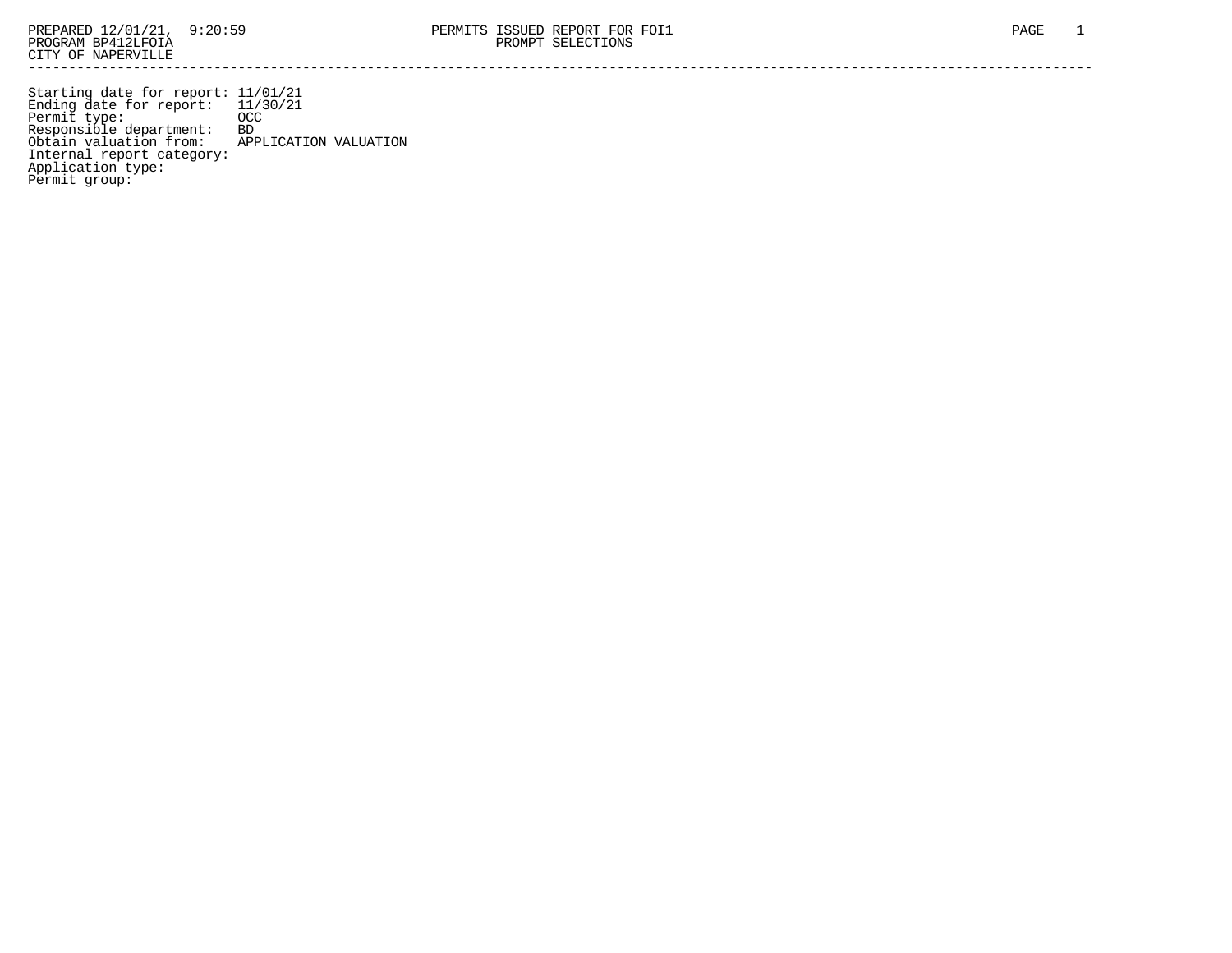## PREPARED 12/01/21, 9:20:59 PERMITS ISSUED REPORT PAGE 1 PROGRAM BP412LFOI1 11/01/21 THRU 11/30/21 CITY OF NAPERVILLE **Example 20** CITY OF NAPERVILLE PERMIT TYPE - OCC OCC INSPECT. PERMIT COM/RST OBTAINED VALUATION FROM APPLICATION VALUATION

| APPLICATION APPLICATION TYPE AND DESCRIPTION<br>DATE<br>VALUATION                                                                                                                                                                                                                                                                                                                                                                                                             | Parcel Number<br>Alternate ID Code | PROPERTY OWNER/<br>CONTEACTO |
|-------------------------------------------------------------------------------------------------------------------------------------------------------------------------------------------------------------------------------------------------------------------------------------------------------------------------------------------------------------------------------------------------------------------------------------------------------------------------------|------------------------------------|------------------------------|
| 21-00004934 OCCI OCCUPANCY INSPECTION                                                                                                                                                                                                                                                                                                                                                                                                                                         | 790 ROYAL ST GEORGE DR 117         |                              |
| $--------$ 10/19/21<br>Contractor #:                                                                                                                                                                                                                                                                                                                                                                                                                                          |                                    |                              |
| $\begin{tabular}{lllllll} \texttt{STRUCTURE} & $\color{red}000$ & $\color{red}000$ & $\color{red}CAEE$ & $\color{red}CEBU$ & $\color{red}CDE$ & $\color{red}TSE$ & $\color{red}CDE$ & $\color{red}CDE$ & $\color{red}CDE$ & $\color{red}CDE$ & $\color{red}CDE$ & $\color{red}DDE$ & $\color{red}CDE$ & $\color{red}CDE$ & $\color{red}DDE$ & $\color{red}CDE$ & $\color{red}CDE$ & $\color{red}DDE$ & $\color{red}CDE$ & $\color{red}CDE$ & $\color{red}DDE$ & $\color{red}$ |                                    |                              |
| 21-00004986 OCCI OCCUPANCY INSPECTION                                                                                                                                                                                                                                                                                                                                                                                                                                         | 245 S WASHINGTON ST                |                              |
| $\begin{tabular}{ll} --------& 10/22/21\\ \textbf{Contractor} & \#: & \end{tabular}$                                                                                                                                                                                                                                                                                                                                                                                          |                                    |                              |
| $\begin{array}{lllll} \texttt{STRUCTURE} & - & 000 & 000 & \texttt{BEV'S} & & & & \texttt{ISSUE} & \texttt{DATE} & & & \texttt{SUBCONTRACTOR(S)} \\ \texttt{PERMIT TYPE} & - & \texttt{OCC} & 00 & \texttt{OCC} & \texttt{INSERT} & \texttt{PERMIT COM/RST} & & 11/04/21 & & & & \end{array}$                                                                                                                                                                                 |                                    |                              |
| 21-00005055 OCCI OCCUPANCY INSPECTION                                                                                                                                                                                                                                                                                                                                                                                                                                         | 650 E DIEHL RD 102                 |                              |
| $--------- 10/27/21$<br>Contractor #:                                                                                                                                                                                                                                                                                                                                                                                                                                         |                                    |                              |
| STRUCTURE - 000 000 GEA MECHANICAL EQUIPMENT US, INC         ISSUE DATE                          SUBCONTRACTOR(S)<br>PERMIT TYPE -        OCC   00 OCC INSPECT. PERMIT COM/RST        11/05/21                                                                                                                                                                                                                                                                                |                                    |                              |
| 21-00005056 OCCI OCCUPANCY INSPECTION                                                                                                                                                                                                                                                                                                                                                                                                                                         | 414 W 5TH AV B                     |                              |
| $--------- 10/27/21$<br>Contractor #:                                                                                                                                                                                                                                                                                                                                                                                                                                         |                                    |                              |
| $\begin{tabular}{lllllll} \texttt{STRUCTURE} & - & 000 & 000 & \texttt{FIXER} & \texttt{SERVICE}, & \texttt{PBC} & \texttt{ISSUE} & \texttt{DATE} & \texttt{SUBCONTRACTOR(S)} \\ \texttt{PERMIT TYPE} & - & \texttt{OCC} & 00 & \texttt{OCC} & \texttt{INSPECT}. & \texttt{PERMIT COM/RST} & & 11/04/21 & \end{tabular}$                                                                                                                                                      |                                    |                              |
| 21-00005093 OCCI OCCUPANCY INSPECTION                                                                                                                                                                                                                                                                                                                                                                                                                                         | 1836 FREEDOM DR                    |                              |
| $--------- 10/29/21$<br>Contractor #:                                                                                                                                                                                                                                                                                                                                                                                                                                         |                                    |                              |
| $\begin{array}{cccc} \texttt{STRUCTURE} & - & 000 & 000 & \texttt{GAIN CHANGERS} \\ \texttt{PERMIT} & \texttt{OCC} & 00 & \texttt{OCC} & \texttt{INSERT} & \texttt{PERMIT} & \texttt{COM/RST} \\ \end{array} \qquad \begin{array}{cccc} \texttt{ISSUE} & \texttt{DATE} \\ 11/05/21 & \end{array} \qquad \begin{array}{cccc} \texttt{SUBCONTRACTOR(S)} \\ \end{array}$                                                                                                         |                                    |                              |
| 21-00005141 OCCI OCCUPANCY INSPECTION                                                                                                                                                                                                                                                                                                                                                                                                                                         | 3340 LACROSSE LN 118               |                              |
| $---------$ 11/02/21<br>$\alpha$ and $\alpha$ is a set of $\alpha$ is a set of $\alpha$ is a set of $\alpha$ is a set of $\alpha$                                                                                                                                                                                                                                                                                                                                             |                                    |                              |

Contractor #: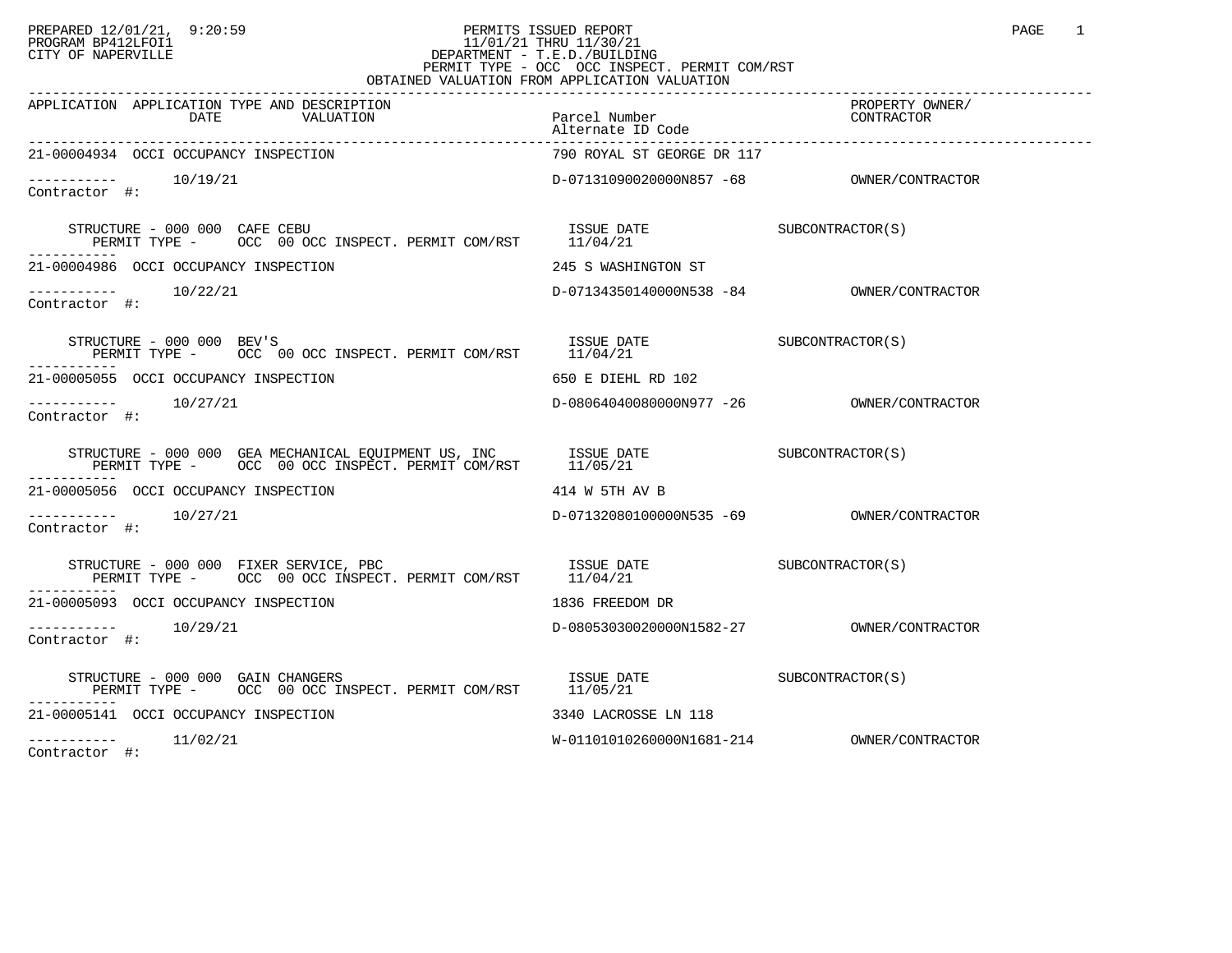## PREPARED 12/01/21, 9:20:59 PERMITS ISSUED REPORT PAGE 2 PROGRAM BP412LFOI1 11/01/21 THRU 11/30/21 CITY OF NAPERVILLE **Example 20** CITY OF NAPERVILLE PERMIT TYPE - OCC OCC INSPECT. PERMIT COM/RST

| OBTAINED VALUATION FROM APPLICATION VALUATION                                                                                                                                                                                                                                                                                                                                                                                                                                              |                                    |                                                  |  |  |  |
|--------------------------------------------------------------------------------------------------------------------------------------------------------------------------------------------------------------------------------------------------------------------------------------------------------------------------------------------------------------------------------------------------------------------------------------------------------------------------------------------|------------------------------------|--------------------------------------------------|--|--|--|
| APPLICATION APPLICATION TYPE AND DESCRIPTION<br>DATE<br>VALUATION                                                                                                                                                                                                                                                                                                                                                                                                                          | Parcel Number<br>Alternate ID Code | PROPERTY OWNER/<br>CONTRACTOR                    |  |  |  |
| 21-00005141 (CONTINUED)                                                                                                                                                                                                                                                                                                                                                                                                                                                                    |                                    |                                                  |  |  |  |
| $\begin{array}{cccc} \texttt{STRUCTURE} & - & 000 & 000 & \texttt{UPSCALE} \texttt{ MALE} \\ \texttt{PERMIT} & \texttt{OCC} & 00 & \texttt{OCC} \texttt{INSPECT.} \texttt{ PERMIT COM/RST} & 11/12/21 & \\ \end{array} \qquad \begin{array}{cccc} \texttt{ISSUE} & \texttt{DATE} \\ 11/12/21 & \end{array} \qquad \begin{array}{cccc} \texttt{SUBCONTRACTOR(S)} & \texttt{SUBCONTRACTOR(S)} \\ \texttt{SUSCONTRACTOR(S)} & \texttt{SUSCONTRACTOR(S)} \\ \end{array$                        |                                    |                                                  |  |  |  |
| 21-00005155 OCCI OCCUPANCY INSPECTION                                                                                                                                                                                                                                                                                                                                                                                                                                                      | 2835 AURORA AV 123                 |                                                  |  |  |  |
| $--------- 11/03/21$ \$300<br>Contractor #:                                                                                                                                                                                                                                                                                                                                                                                                                                                |                                    |                                                  |  |  |  |
| $\begin{array}{lllllll} \texttt{STRUCTURE} & - & 000 & 000 & \texttt{PRINCE THE BARENT LLC} & & & & & & \\ \texttt{ISSUE DATE} & & & & & & & \\ \texttt{PERMIT TYPE} & - & & \texttt{OCC} & 00 & \texttt{OCC INSPECT. PERMIT COM/RST} & & & & \\ \end{array} \qquad \begin{array}{lllll} \texttt{ISSUE} & \texttt{DATE} & & & & & \\ \texttt{ISSUE} & \texttt{DATE} & & & & \\ \texttt{I1/I6/21} & & & & & \\ \end{array}$                                                                 |                                    |                                                  |  |  |  |
| 21-00005157 OCCI OCCUPANCY INSPECTION                                                                                                                                                                                                                                                                                                                                                                                                                                                      | 905 E OGDEN AV                     |                                                  |  |  |  |
| $--------- 11/03/21$<br>Contractor #:                                                                                                                                                                                                                                                                                                                                                                                                                                                      |                                    |                                                  |  |  |  |
|                                                                                                                                                                                                                                                                                                                                                                                                                                                                                            |                                    |                                                  |  |  |  |
| 21-00005193 OCCI OCCUPANCY INSPECTION                                                                                                                                                                                                                                                                                                                                                                                                                                                      | 1552 NORTH AURORA RD 108           |                                                  |  |  |  |
| $--------- 11/05/21$ \$15000<br>Contractor #:                                                                                                                                                                                                                                                                                                                                                                                                                                              |                                    |                                                  |  |  |  |
| $\begin{tabular}{lllllll} \multicolumn{2}{l}{{\small\texttt{STRUCTURE}}} & - & 000 & 000 & \multicolumn{2}{l}{\small\texttt{DRIPPY}} & \multicolumn{2}{l}{\small\texttt{SMOR}} & \multicolumn{2}{l}{\small\texttt{SCONTRACTOR}} & \multicolumn{2}{l}{\small\texttt{SUE}} & \multicolumn{2}{l}{\small\texttt{SUE}} & \multicolumn{2}{l}{\small\texttt{SUE}} & \multicolumn{2}{l}{\small\texttt{SUE}} & \multicolumn{2}{l}{\small\texttt{SUE}} & \multicolumn{2}{l}{\small\texttt{SUE}} & \$ |                                    |                                                  |  |  |  |
| 21-00005194 OCCI OCCUPANCY INSPECTION                                                                                                                                                                                                                                                                                                                                                                                                                                                      | 803 E OGDEN AV                     |                                                  |  |  |  |
| -----------    11/05/21<br>Contractor #:                                                                                                                                                                                                                                                                                                                                                                                                                                                   |                                    |                                                  |  |  |  |
| $\begin{array}{cccccc} \texttt{STRUCTURE} & - & 000 & 000 & \texttt{SMOKERS CHOICE} & & & & \\ \texttt{TSSUE} & \texttt{DATE} & & & & & \\ \texttt{SUBCONTRACTOR(S)} & & & & & \\ \texttt{SUBCONTRACTOR(S)} & & & & & \\ \end{array}$<br>PERMIT TYPE - OCC 00 OCC INSPECT. PERMIT COM/RST                                                                                                                                                                                                  |                                    |                                                  |  |  |  |
| 21-00005267 OCCI OCCUPANCY INSPECTION                                                                                                                                                                                                                                                                                                                                                                                                                                                      | 2312 WEATHERBEE LN                 |                                                  |  |  |  |
| $--------- 11/10/21$<br>Contractor #: 847-230-5400                                                                                                                                                                                                                                                                                                                                                                                                                                         |                                    | D-05323000140002N1859-13N PULTE GROUP-SCHAUMBURG |  |  |  |
|                                                                                                                                                                                                                                                                                                                                                                                                                                                                                            |                                    |                                                  |  |  |  |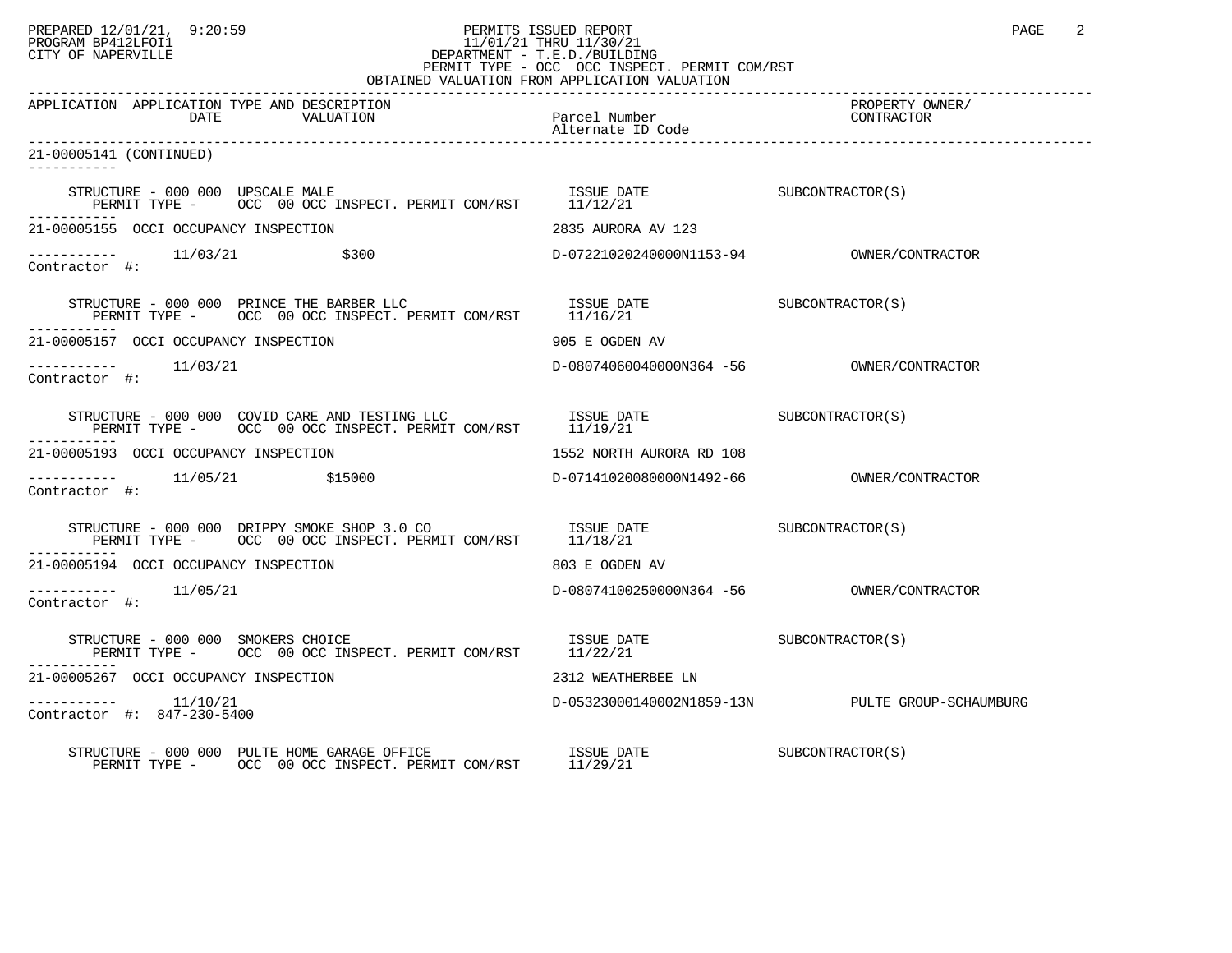## PREPARED 12/01/21, 9:20:59 PERMITS ISSUED REPORT PAGE 3 PROGRAM BP412LFOI1 11/01/21 THRU 11/30/21 CITY OF NAPERVILLE **Example 20** CITY OF NAPERVILLE PERMIT TYPE - OCC OCC INSPECT. PERMIT COM/RST OBTAINED VALUATION FROM APPLICATION VALUATION

| APPLICATION APPLICATION TYPE AND DESCRIPTION<br>DATE<br>VALUATION                                                                                                                                                                                                                                                                                                                                                                                    | Parcel Number<br>Alternate ID Code       | PROPERTY OWNER/<br>CONTRACTOR |
|------------------------------------------------------------------------------------------------------------------------------------------------------------------------------------------------------------------------------------------------------------------------------------------------------------------------------------------------------------------------------------------------------------------------------------------------------|------------------------------------------|-------------------------------|
| 21-00005268 OCCI OCCUPANCY INSPECTION                                                                                                                                                                                                                                                                                                                                                                                                                | 1003 W OGDEN AV B                        |                               |
| $--------$ 11/10/21<br>Contractor #:                                                                                                                                                                                                                                                                                                                                                                                                                 | D-07114040310000N95 -52 OWNER/CONTRACTOR |                               |
| STRUCTURE - 000 000 RICE KITCHEN INC<br>RUCTURE – 000 000 RICE KITCHEN INC<br>PERMIT TYPE – OCC 00 OCC INSPECT. PERMIT COM/RST 11/17/21<br>-----------                                                                                                                                                                                                                                                                                               |                                          |                               |
| 21-00005273 OCCI OCCUPANCY INSPECTION                                                                                                                                                                                                                                                                                                                                                                                                                | 235 S WASHINGTON ST                      |                               |
| $--------- 11/10/21$<br>Contractor #:                                                                                                                                                                                                                                                                                                                                                                                                                |                                          |                               |
| $\begin{tabular}{lllllll} \texttt{STRUCTURE} & - & 000 & 000 & \texttt{STANDARD GOOD} & & & & & & & & & \\ \texttt{DERMIT TYPE} & - & & \texttt{OCC} & 00 & \texttt{OCC} & \texttt{INSPECT. PERMIT COM/RST} & & & & & & & \\ \end{tabular} \begin{tabular}{lllllll} \texttt{LSTN} & & & \texttt{SUE} & \texttt{DATE} & & & & & & & & \\ \texttt{SUE} & \texttt{DATE} & & & & & & & \\ \texttt{DERMIT TYPE} & - & & \texttt{OCC} & 00 & \texttt{OCC}$ |                                          |                               |
| 21-00005338 OCCI OCCUPANCY INSPECTION                                                                                                                                                                                                                                                                                                                                                                                                                | 704 S ROUTE 59                           |                               |
| $---------$ 11/16/21<br>Contractor #:                                                                                                                                                                                                                                                                                                                                                                                                                |                                          |                               |
|                                                                                                                                                                                                                                                                                                                                                                                                                                                      |                                          |                               |
| 21-00005356 OCCI OCCUPANCY INSPECTION                                                                                                                                                                                                                                                                                                                                                                                                                | 424 FORT HILL DR 104                     |                               |
| $--------$ 11/16/21<br>Contractor #:                                                                                                                                                                                                                                                                                                                                                                                                                 |                                          |                               |
| $\begin{tabular}{lllllll} \multicolumn{2}{l}{{\small\tt STRUCTURE}}&-&000&000&\text{NB}~\text{MOTORS}~\text{INC}\\ &{\small\tt PERMIT~TYPE}&-&\text{OCC}&00~\text{OCC}~\text{INSPECT}.~\text{PERMIT}~\text{COM/RST}~~&11/23/21&\\ \end{tabular}$                                                                                                                                                                                                     |                                          |                               |
| 21-00005405 OCCI OCCUPANCY INSPECTION                                                                                                                                                                                                                                                                                                                                                                                                                | 2916 W OGDEN AV 120                      |                               |
| $---------$ 11/19/21<br>Contractor #:                                                                                                                                                                                                                                                                                                                                                                                                                |                                          |                               |
| STRUCTURE - 000 000 ELITE CHESS INC SUBCONTRACTOR(S)<br>PERMIT TYPE - OCC 00 OCC INSPECT. PERMIT COM/RST 11/30/21                                                                                                                                                                                                                                                                                                                                    |                                          |                               |
| TOTAL PERMITS ISSUED 16 TOTAL PERMITS HELD                                                                                                                                                                                                                                                                                                                                                                                                           | 0                                        |                               |
| TOTAL APPLICATION VALUATION<br>15,300                                                                                                                                                                                                                                                                                                                                                                                                                |                                          |                               |